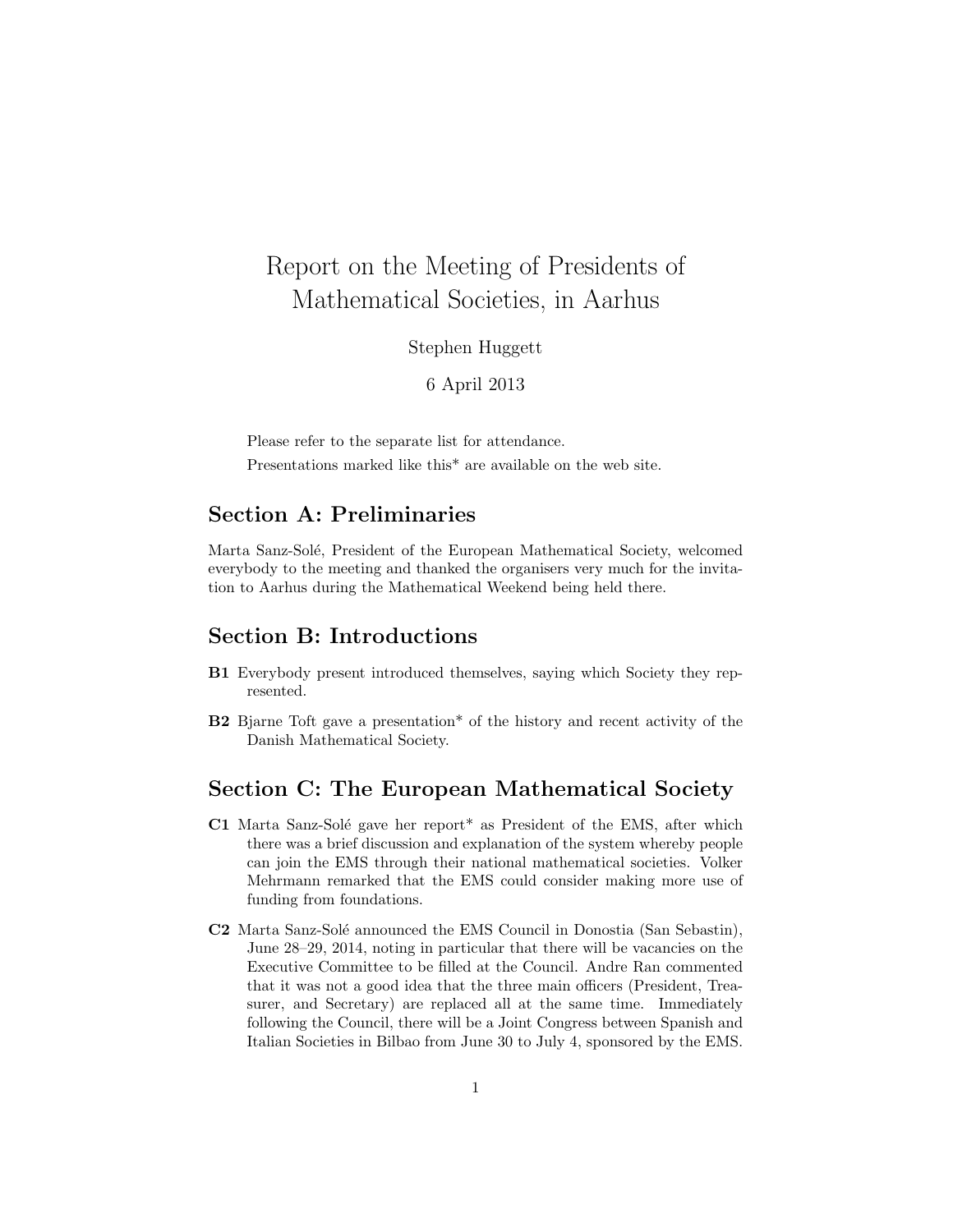C3 The call for proposals for several types of scientific activity supported by the EMS was explained, and the activities in 2013 listed. Decisions about the Scientific and Prize Committees for the 7ECM in Berlin in 2016 are to be taken soon. The EMS has been approaching various foundations for co-funding of its series of summer schools.

#### C4 Committees

- Arne Jensen, Chair of the Ethics Committee, reported on developments since the adoption of the code of practice by the EMS Executive Committee. It has already been adopted by Spanish, Croatian, Italian, and Cyprus Societies. Arne urged the other Societies to adopt the code and to inform him and the EMS about such decisions.
- Michel Waldschmidt, Chair of the Committee for Developing Countries, presented the aims and activities of the committee, in particular the scheme for Emerging Regional Centres of Excellence. The next annual meeting of the committee will be on April 20 in Linköping.
- C5 Martin Raussen gave an oral presentation of the EMS web site:

www.euro-math-soc.eu

C6 Opening the discussion of mathematics research in Europe, Marta Sanz-Solé reported<sup>\*</sup> on negotiations concerning Horizon 2020, the Initiative for Science in Europe petition supporting the ERC and in particular the funding of curiosity driven research, proposals sent to DG Connect, and the list of experts for evaluation of projects in mathematics, among other things.

Gregoire Allaire remarked that the ISE petition was not always popular, because it was seen as too elitist. Nicola Bellomo commented that participation from industry is now a condition of research programs, and asked that we insist on re-establishing the old research training schools and networks.

Mats Gyllenberg reported that the European Science Foundation is winding down, to be closed by the end of 2015. The scientific committees have been closed, replaced by smaller committees responsible for "terminal care". There will be no new calls. ScienceEurope has chosen the chairs of six of its committees. Bent Norden (a chemist) is the chair of the ScienceEurope Committee for Physical, Chemical and Mathematical Sciences. The members of this committee have not yet been chosen.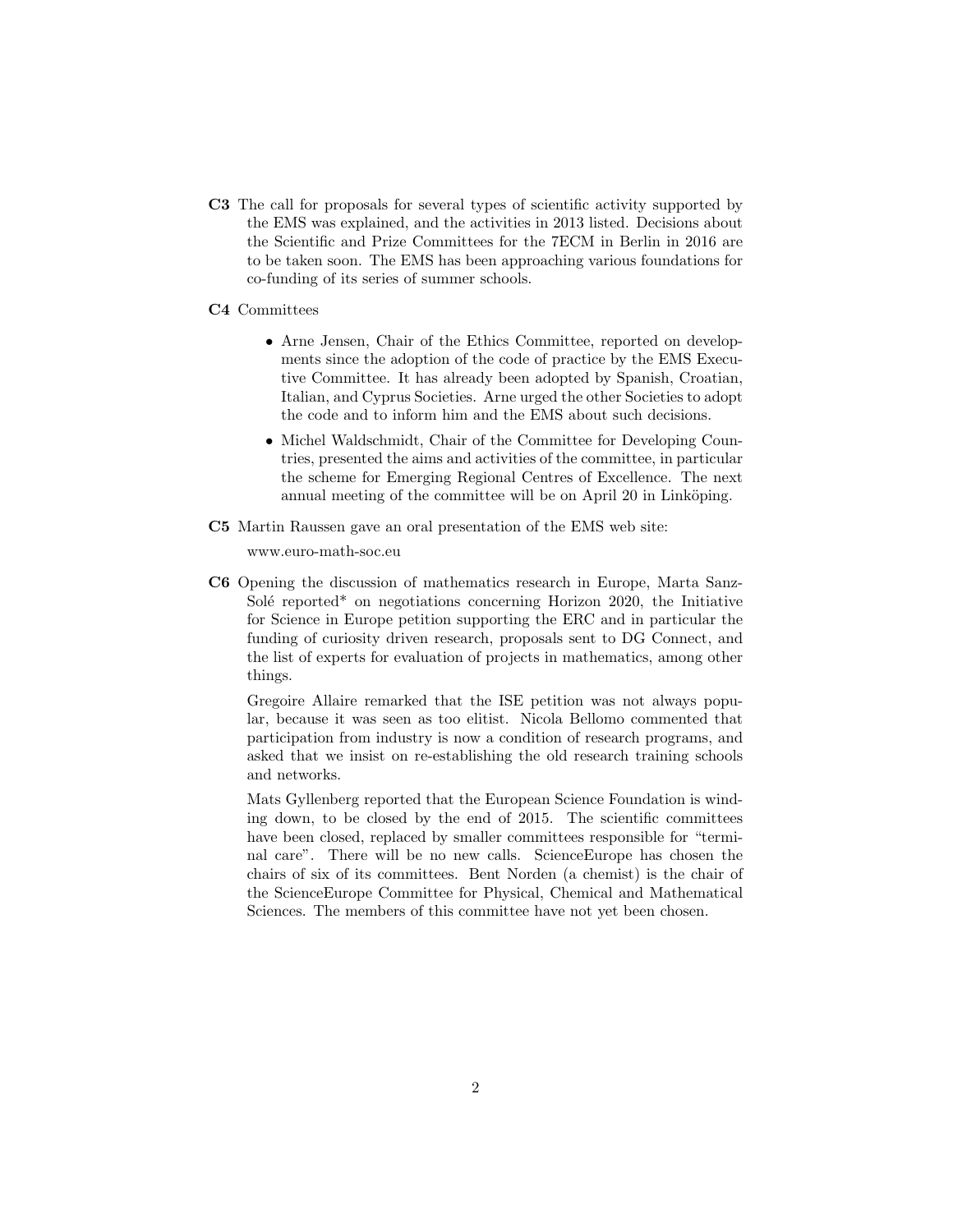### Section D: Panel Discussions

- D1 Günter Törner gave a presentation\* introducing the subject of mathematics curricula in secondary school. In the discussion afterwards the following points were made.
	- There is no organisation at the European level influencing curricula within all European countries, and nor is there a European standard of competencies, or of knowledge. Indeed standardization is not even something to aim for.
	- A lot of trainee mathematics teachers try to avoid "hard" mathematics, and a lot of practising mathematics teachers know very little mathematics, especially if they come from faculties of education. Instead, teachers should be well educated and passionate about their subject. They should have high status and salary.
	- Industrialists are worried about the lack of mathematical knowledge and reasoning skills among their employees, and call for training courses. Perhaps we should work to support the continuing education of teachers, via a European summer school for teachers.
	- Any emphasis on standardized tests tends to distort the whole system.
- D2 Bernard Teissier gave a report on the first meeting of the Publications Committee, noting the following, among other things.
	- Gold open access is dangerous, giving access more to visibility than to science. Are there other solutions?
	- Elsevier and Springer have bought data mining companies.
	- We should try to work with libraries and librarians.

In the discussion afterwards the following points were made.

- Peer review is very important, but in danger. The assessment of the quality of a paper will be tainted by financial considerations. In addition, there are too many journals, especially those of lower quality. Our concern about prices should not divert us from the importance of the quality of the publications.
- In which ways does open access influence the way people behave? There are many subtle issues; for example, would you have to pay again for an erratum? The French declaration Open Access: a warning on the inherent flaws of the author pays model identifies good practice.
- There is another form of open access, where libraries pay only for the added-on services (metadata, preservation, and so on). Also, the EU OpenAIRE repository for open publication may be more durable than arXiV.

https://www.openaire.eu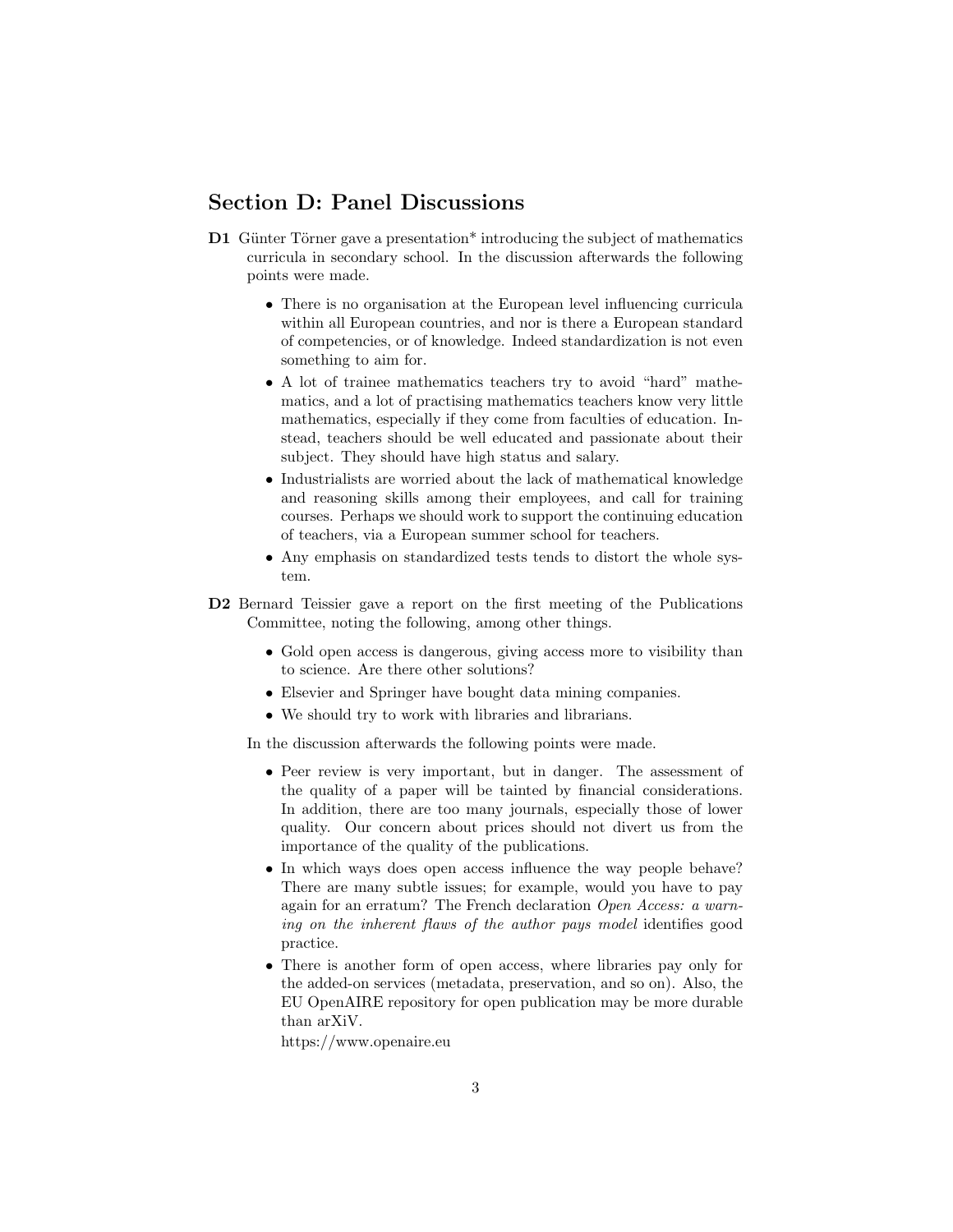- Funding agencies will require open access, but will probably accept green open access.
- Marta Sanz-Solé gave a brief report on the EMS publishing house. There will be an Editorial on this in the June issue of the Newsletter. 100 books have been published, and there are 14 journals, 7 of them owned by EMS. 290 bundled packages of journals are sold, and there are 2000 individual subscriptions. EMS members have free online access to JEMS, which is to be extended to all journals owned by the EMS. Files can be deposited on home web pages after publication. ICTP gives free online access for underdeveloped countries. The prices are 0.31 euros per page for JEMS, and 0.38 for Commentarii Mathematici Helvetici. The code of practice has been adopted. There is no gold open access (so far).

## Section E: Any Other Business

• Lucian Beznea presented\* the Joint Meeting of the American and Romanian Mathematical Societies on June 27–30 in Alba Iulia

http://imar.ro/ams-ro2013/description.php

- Gregory Makrides presented\* Le-MATH "Learning mathematics through new communication factors", and he also talked about EUROMATH 2013.
- Nicola Bellomo reported on the conference in Bilbao from June 30 to July 4 2014. It will be large, and at a high scientific level. The EMS will appoint a distinguished speaker, and the 2014 EMS lecturer will be invited to lecture there.
- Volker Mehrmann presented\* EU-MATHS-IN, which follows up the "Forward Look" on Mathematics in Industry.
- Miguel Abreu reported that videos from the Khan Academy have been translated into Portuguese. He then showed the preliminary English version of the first episode of "Isto é Matemática" (This is Mathematics). The first series of thirteen episodes will be available in English at

http://www.mathematics-in-europe.eu/

This had been proposed to the EMS Raising Public Awareness Committee by Jorge Buescu, and had their support together with that of Munich RE, who will sponsor the translation. As soon as they are broadcast by the Portuguese news channel SIC Notícias, the original portuguese episodes will be made available at

http://www.youtube.com/user/istoematematica